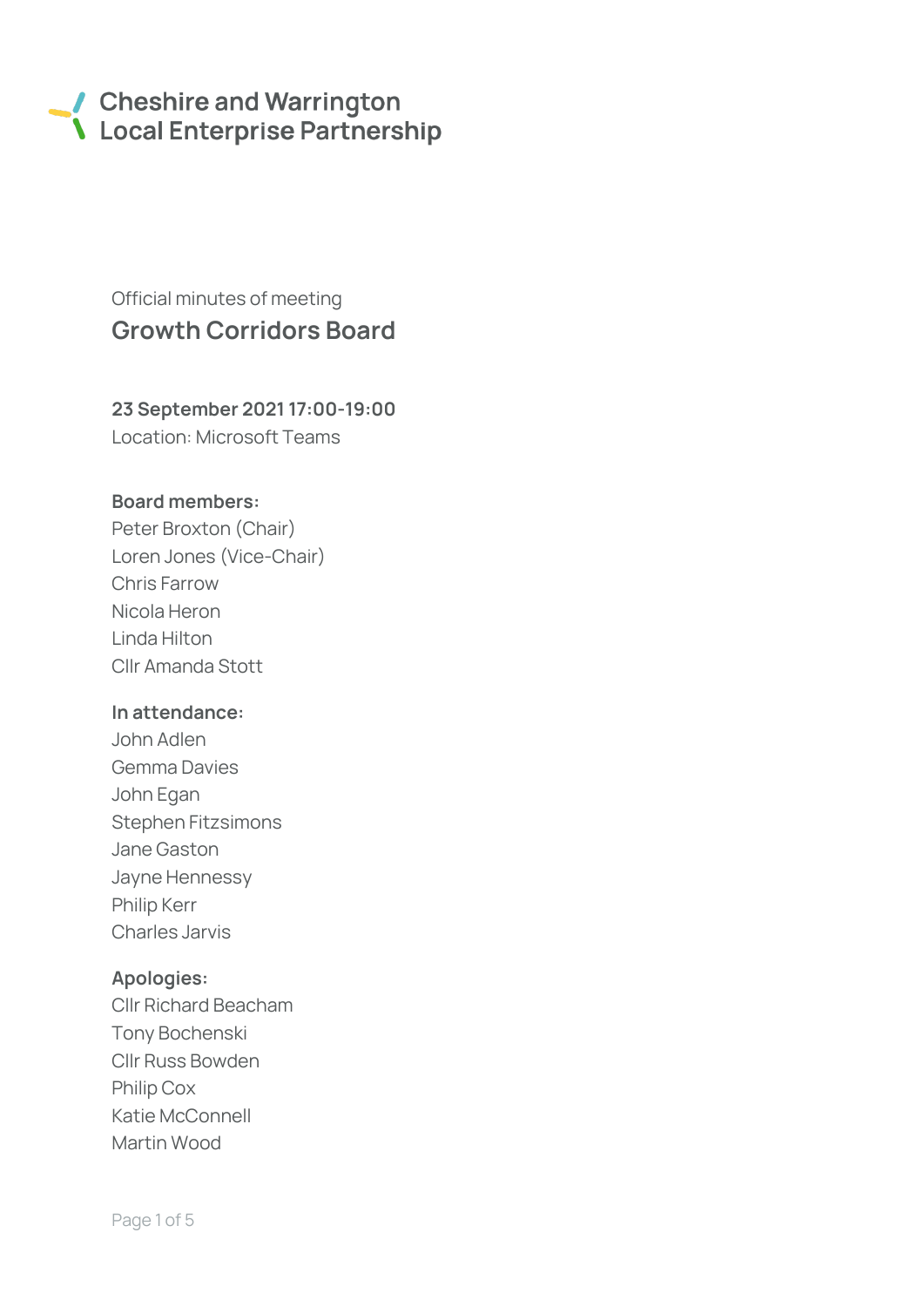# 1. Low carbon presentations

- a. HyNet The Board received a presentation on the HyNet project from John Egan from Progressive Energy.
- b. Protos The Board received a presentation from Jane Gaston and Jayne Hennessy about progress at the Protos site.

#### 2. Declarations of interest

- a. Cllr Amanda Stott, Philip Kerr and Charles Jarvis declared an interest on behalf of Cheshire East Council in Alderley Park
- b. Stephen Fitzsimons declared an interest on behalf of Warrington Borough Council in Birchwood Park
- c. Chris Farrow declared an interest in sites in Ellesmere Port as Chair of the Ellesmere Port Development Board

#### 3. Minutes and matters arising

a. Minutes of meeting held on 22 July 2021 Minutes agreed as a correct record

#### 4. Public speaking time

No requests were received from members of the public to attend or speak at the meeting.

#### 5. Governance

#### a. Terms of Reference

The Growth Director presented revised Terms of Reference incorporating comments and suggestions from Board members.

**Action/Decision:** The Board agreed and signed off the revised Terms of Reference for the Growth Corridors Board.

#### b. Purpose pyramid and strategic plan

A draft purpose pyramid and strategic plan for the Growth Corridors Board was presented and discussed.

**Action/Decision:** The Board agreed to provide feedback on the Purpose pyramid and strategic plan to the Growth Director by Friday 01 October. All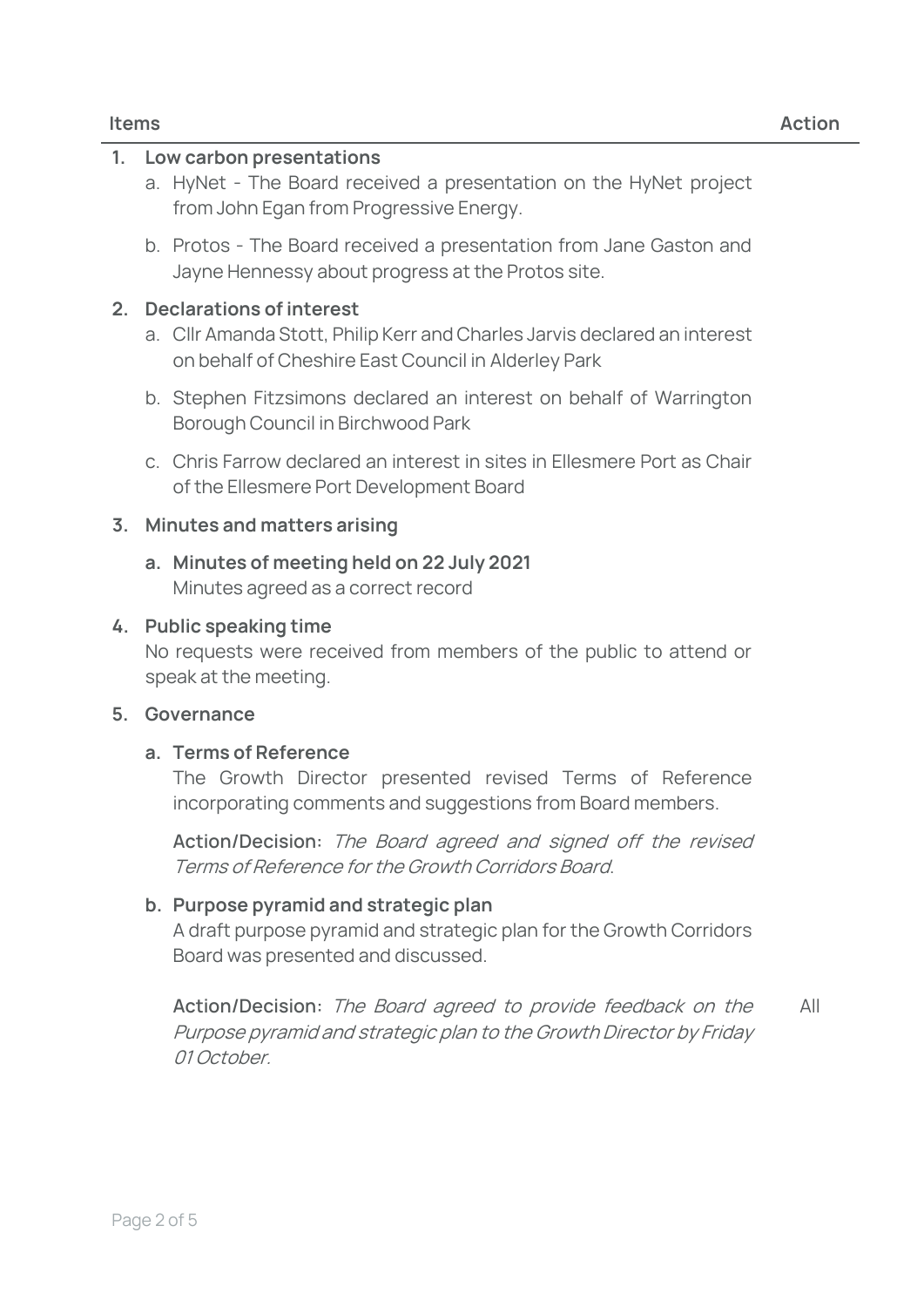# 6. Cheshire Science Corridor Enterprise Zone

# a. Investment programme

John Adlen presented an update on the EZ investment programme, which has reduced from £16.2m committed investment from the LEP to just over £12m, due to a number of investments coming in lower than anticipated in their business cases and the withdrawal of the Aviator Phase 2 scheme. It was noted that the Aviator Phase 2 scheme will proceed without the requirement for LEP investment. This leaves c. 18m remaining in the EZ borrowing facility. A claim for £210,514 was received for Blocks 22-24 at Alderley Park in the last period, leaving £2.6m to be drawn down for the scheme and the investment programme overall.

# b. Investment pipeline

John Adlen updated the Board on the EZ investment pipeline. There are a number of schemes now coming forward for investment after an 18 month hiatus of new development in the EZ due to covid. Three investment cases (Enviroo at Protos, Quadrant Phase 3 at Birchwood Park and Vortex at Newport Business Park, Ellesmere Port, are likely to come to the November Board for consideration.

- c. Investment cases No items.
- d. Finance update

No items.

# 7. High Speed Growth Corridor

John Adlen gave a verbal update on the High Speed Growth Corridor, noting that work was concluding on the revised Strategic Outline Business Case, which should be finalised in October.

# 8. Marketing and promotion

No items. Joe Manning had been invited to discuss marketing and promotion of the Growth Corridors in the context of the wider place branding and marketing of the sub-region but was on leave.

**Action/Decision:** The Board agreed to invite Joe Manning to the November Board. JA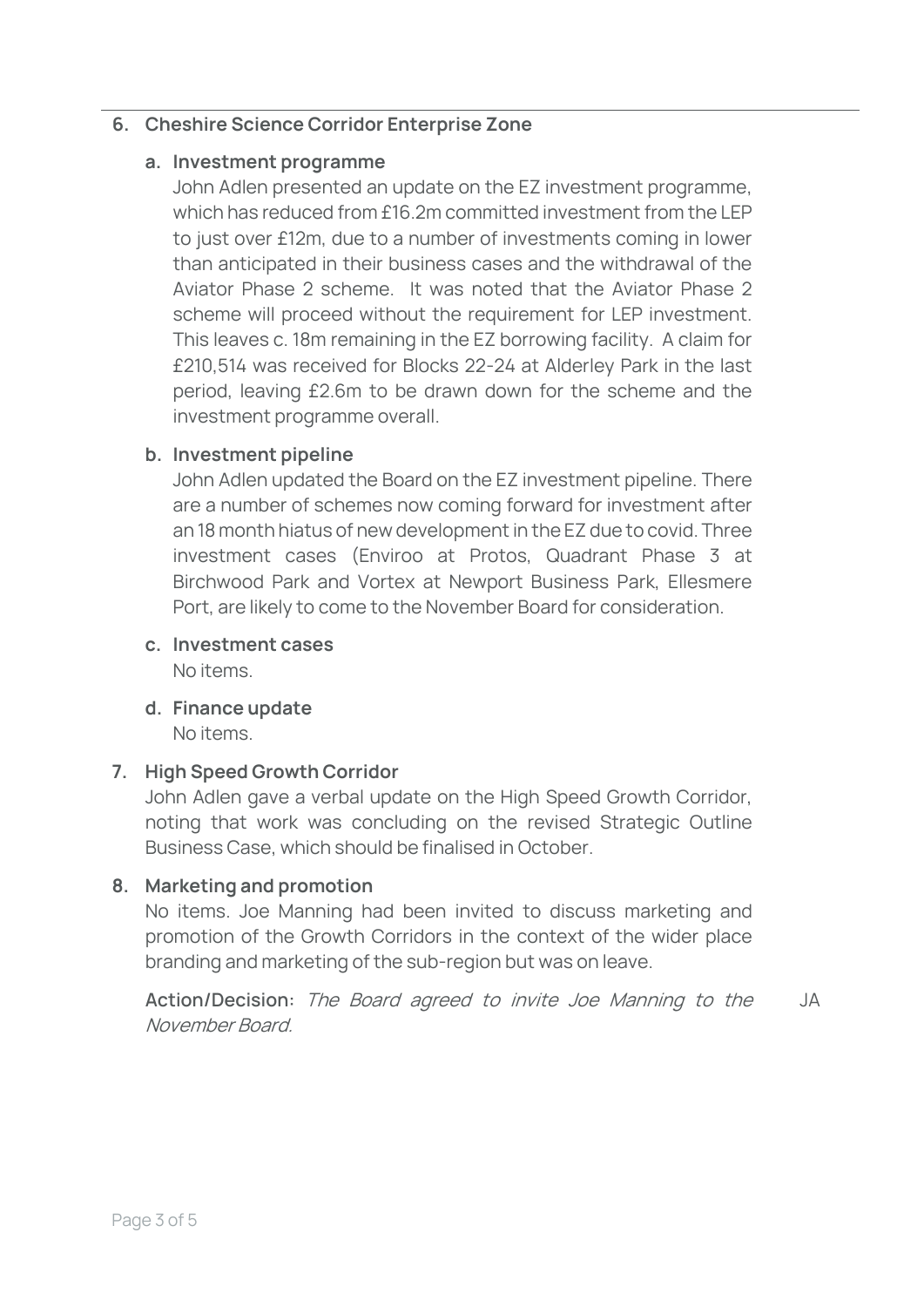# 9. Cluster/sector development

### a. Life Sciences

Peter Broxton updated the Board on the life sciences cluster work. The LEP has appointed 7i Group, a life sciences market research company based at Alderley Park, to undertake a mapping and gapping exercise of the Cheshire and Warrington life sciences ecosystem. 7i are reporting back to the life sciences forum next week on the first stage of work.

**Action/Decision:** 7i to be invited to the November Board meeting to present the results of their mapping and gapping exercise. JA

### b. Energy/Low Carbon

Item covered by the presentations under Agenda Item 1.

#### 10. Town centres

#### a. Crewe

Charles Jarvis updated the Board on activities in Crewe, the main focus is to get the town HS2 ready including the housing offer and improving the attractiveness of the town centre. Immediate focus is on the development of the business cases for the £22m Towns Fund allocation.

#### b. Macclesfield

Charles Jarvis updated the Board on Macclesfield town centre, where the focus is on ensuring that the town is an attractive location that can support the life sciences sector as part of the Cheshire Science Corridor.

#### c. Chester

Gemma Davies updated the Board on developments in Chester including: the Council submitted a Levelling Up Fund bid for Chester and retail is recovering after covid with more businesses opening than have closed, particularly driven by independents retailers.

#### d. Ellesmere Port

Gemma Davies updated the Board on Ellesmere Port town centre, including: a refreshed masterplan will be developed for the town centre, the new Public Services Hub is due to complete before the end of the year and a feasibility and viability study on 5 housing sites in the town centre will be undertaken.